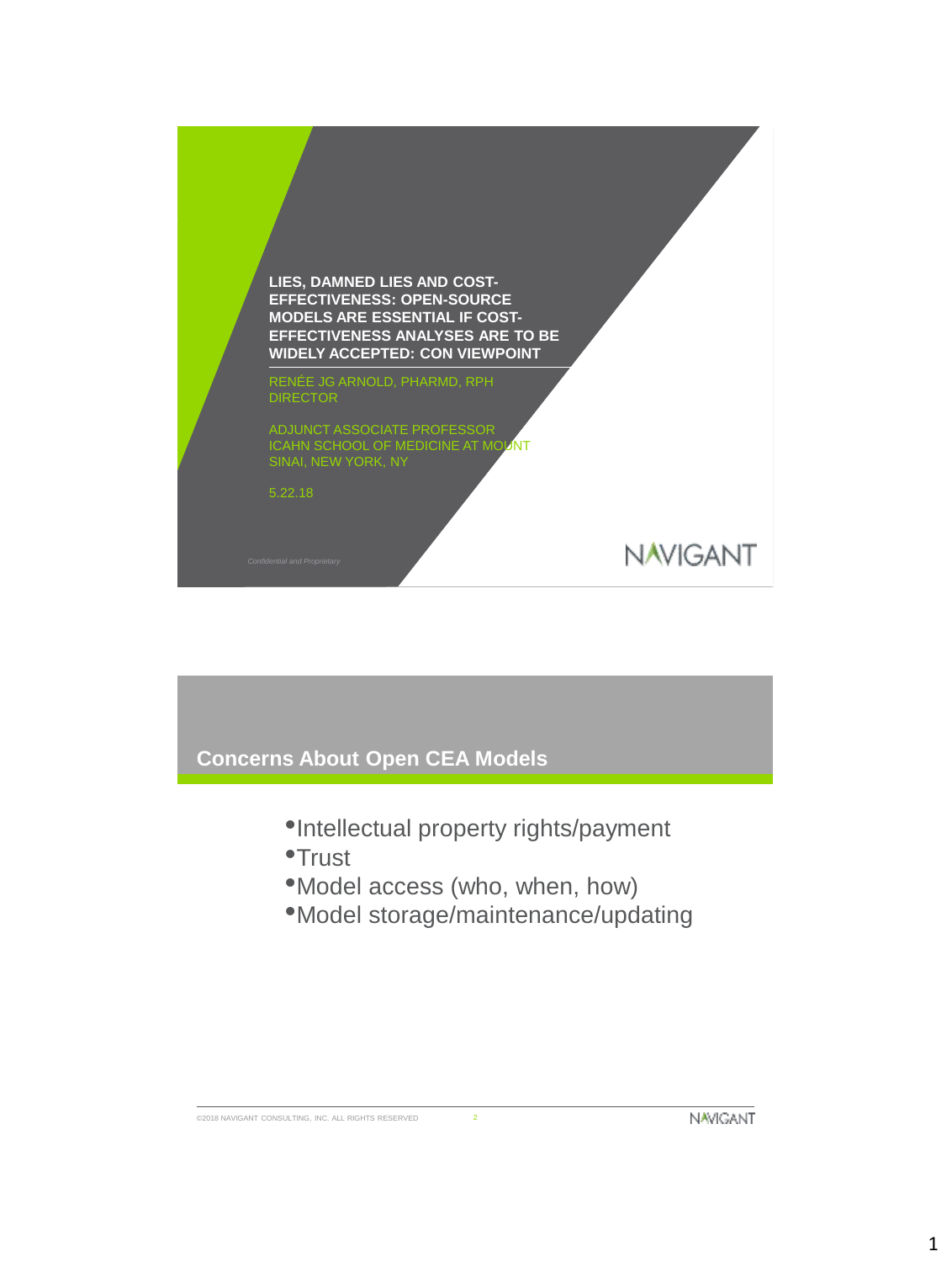



©2018 NAVIGANT CONSULTING, INC. ALL RIGHTS RESERVED 3

**NAVIGANT** 

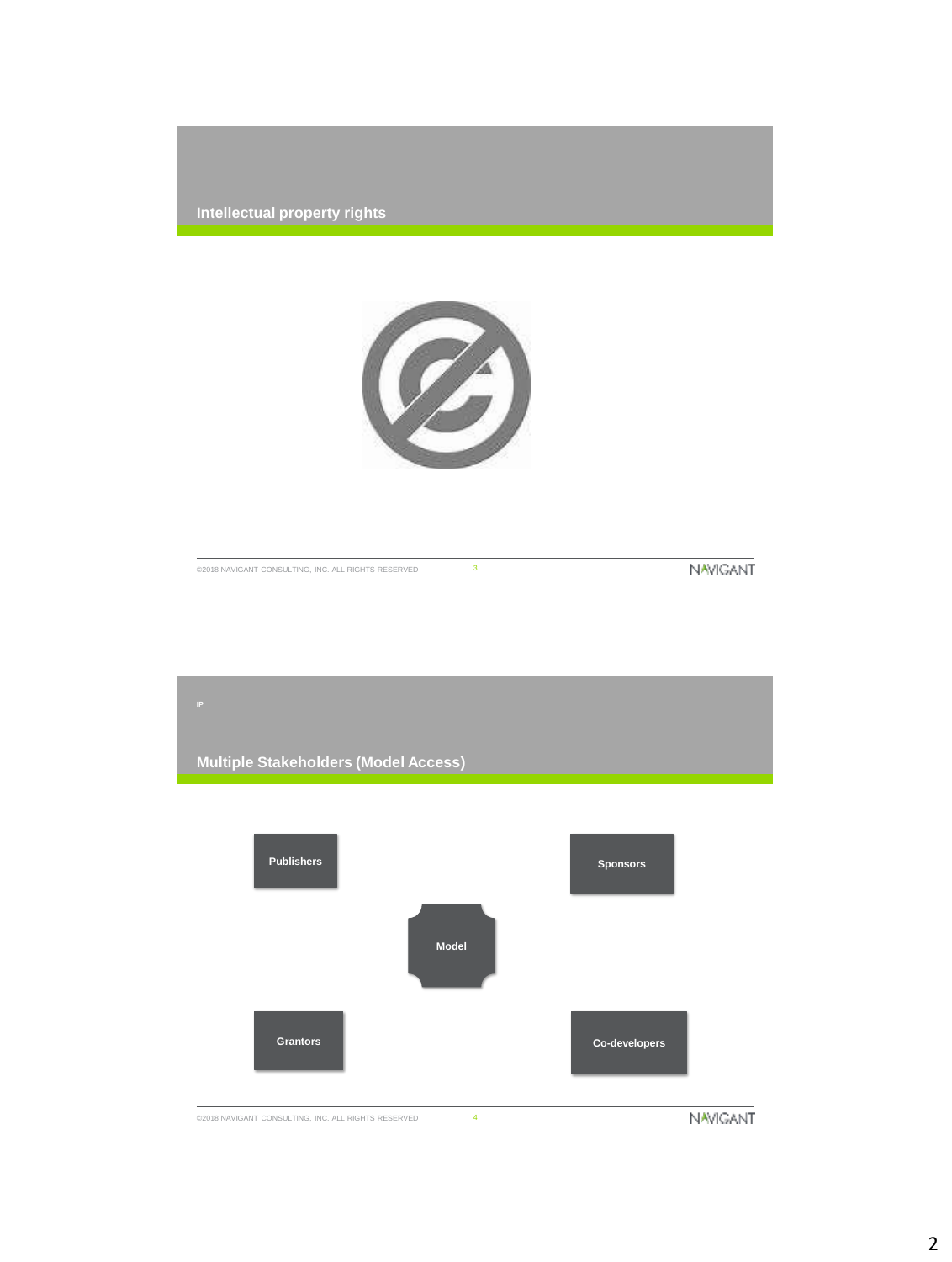**Proprietary vs. open access software**

- Proprietary software
	- Developed and owned by single individual or entity
	- Source code is kept secret and is protected by copyright
		- License required





- "Open Source" software
	- Developed by community in collaboration
- Source code is available, or "open", to others and they can use it without restriction, improve it, troubleshoot, build on, etc.
- Different forms of open source licenses
- Copyleft licenses--must also release source code
- Share source code without charging licensing fee

©2018 NAVIGANT CONSULTING, INC. ALL RIGHTS RESERVED 5

**NAVIGANT** 

**IP (Trust)**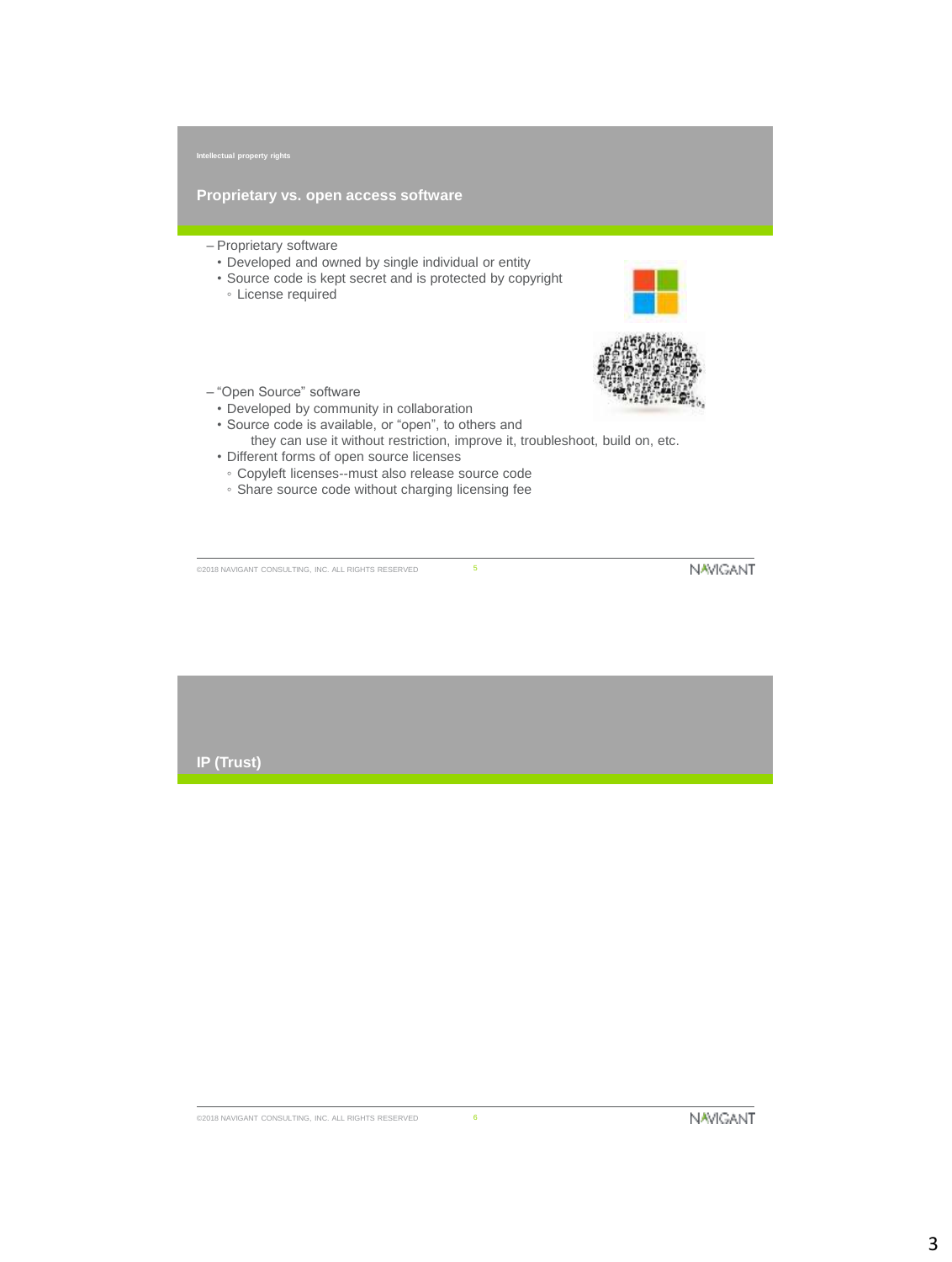# **IP (Trust)**

- •How does one determine whom to trust with the code?
- •How knowledgeable is the person who is requesting open access?
- •Who even determines what is the "correct" way to use it?

©2018 NAVIGANT CONSULTING, INC. ALL RIGHTS RESERVED 7

**NAVIGANT** 

**Model access (who, when, how)**



4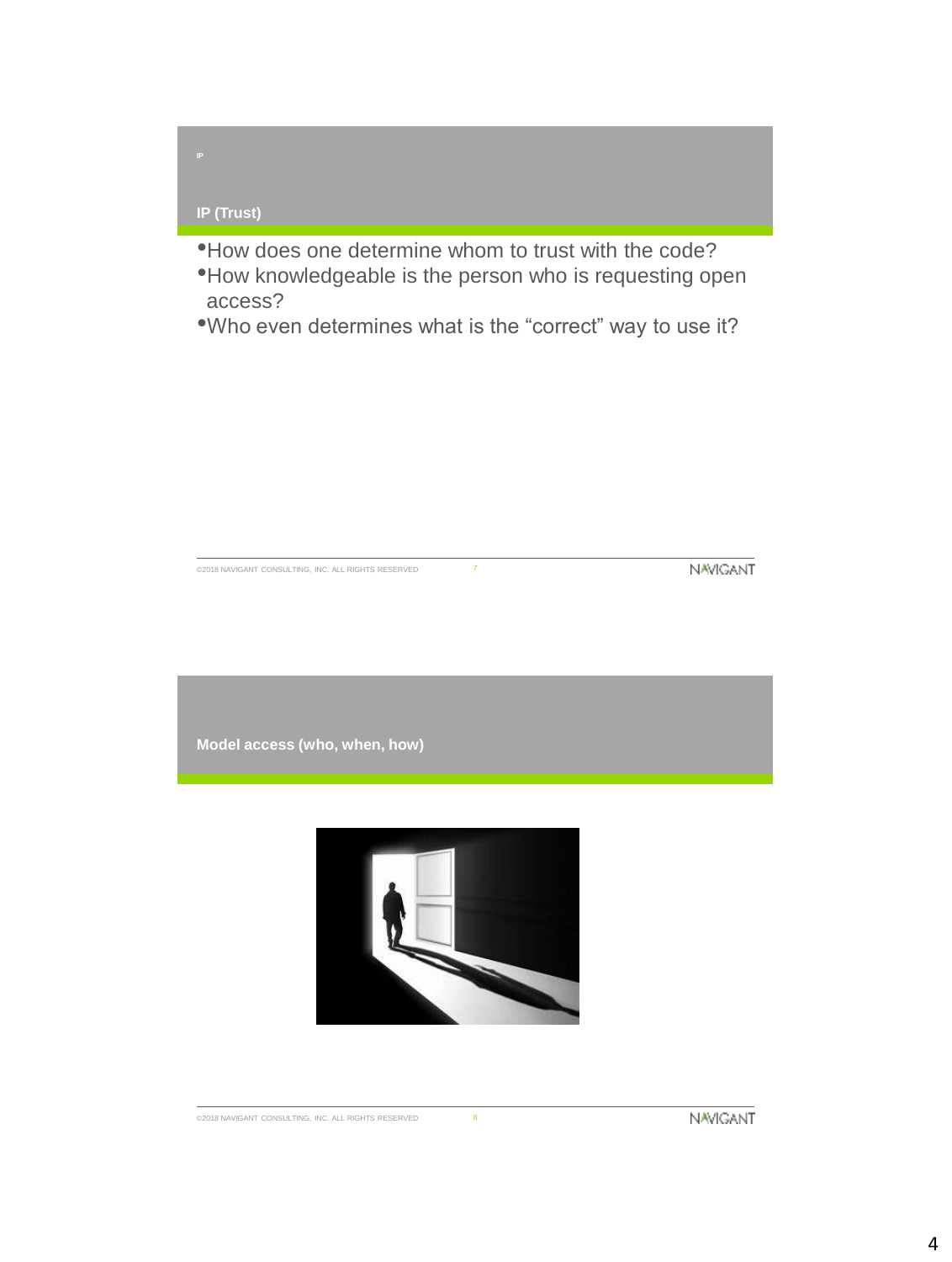### **Model Access**

- •Who will have access?
- •Terms of access
- –Free
- –Fee (fair?)
- –Short-term/long-term
- –Specific circumstances or freely available?
- •Type of license
- –Individual licenses
- –Institutional
- Seats within the institution or only individual licenses
- •How do we make terms restrictive "enough" so that developer(s) feel fairly compensated, but not so onerous that use by others becomes cost-prohibitive?

©2018 NAVIGANT CONSULTING, INC. ALL RIGHTS RESERVED 9

**NAVIGANT** 

**Model storage/maintenance/updating**

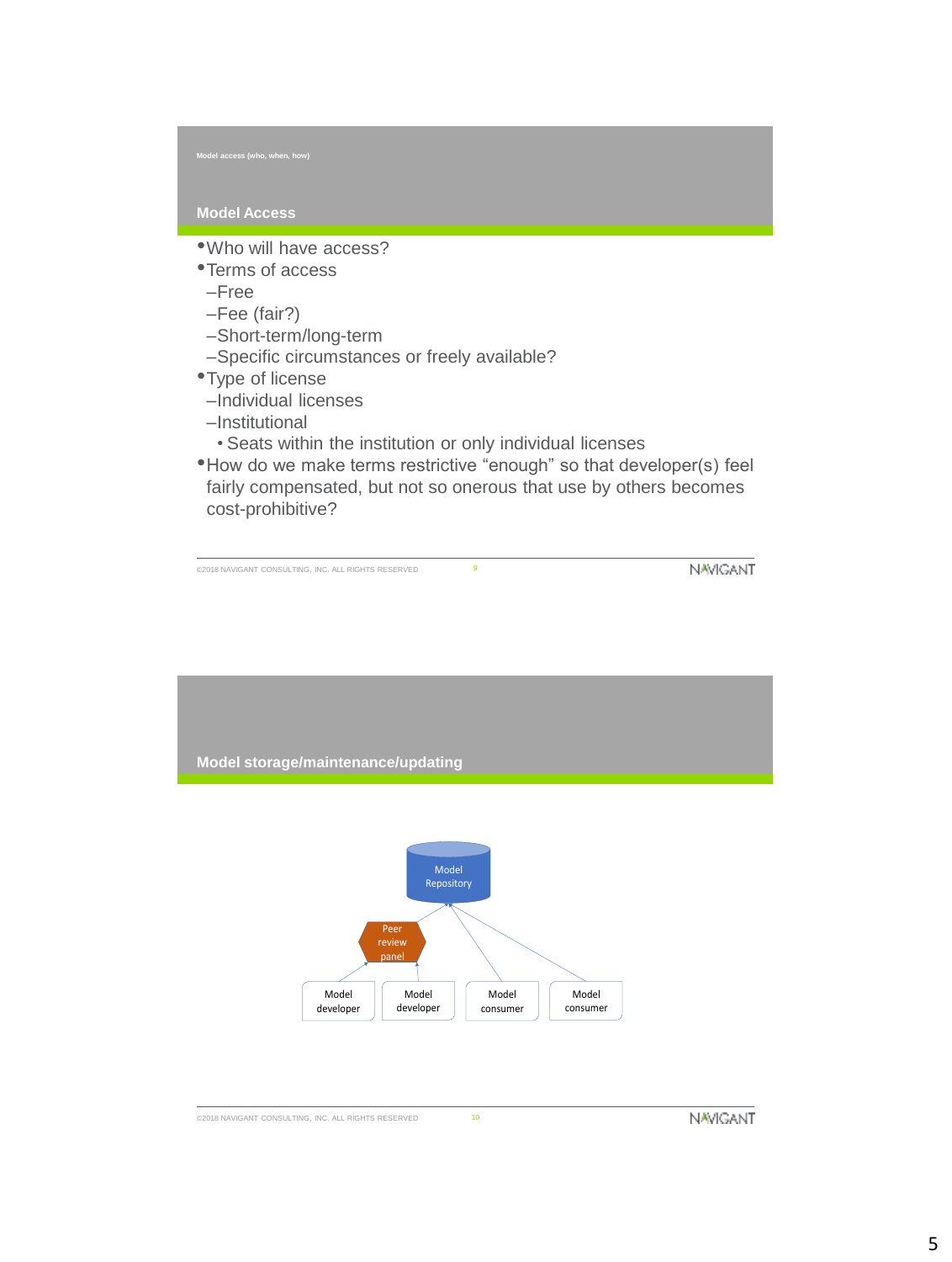**Model storage/maintenance/updating**

# **Concerns (Access)**

- •Logistics for use/modification/updating
- •Pharmaceutical company "work for hire" owned by the sponsor
- –How will the sponsor be fairly compensated for making an updated version available to the "competition"?
- •Where will the model be stored—on the developer's secure server and accessed remotely or downloadable to the user's computer?
- •How will the model be accessed by manuscript reviewers?

©2018 NAVIGANT CONSULTING, INC. ALL RIGHTS RESERVED 11

**NAVIGANT** 

**Model storage/maintenance/updating**

### **Concerns (Updating)**

- •How will user update the model with new or other data sources:
- –Upload new data to the developer's machine and have the developer implement the model with the new data
- –Download model and implement on their own with no requirement to confer with the developer on how the model is being modified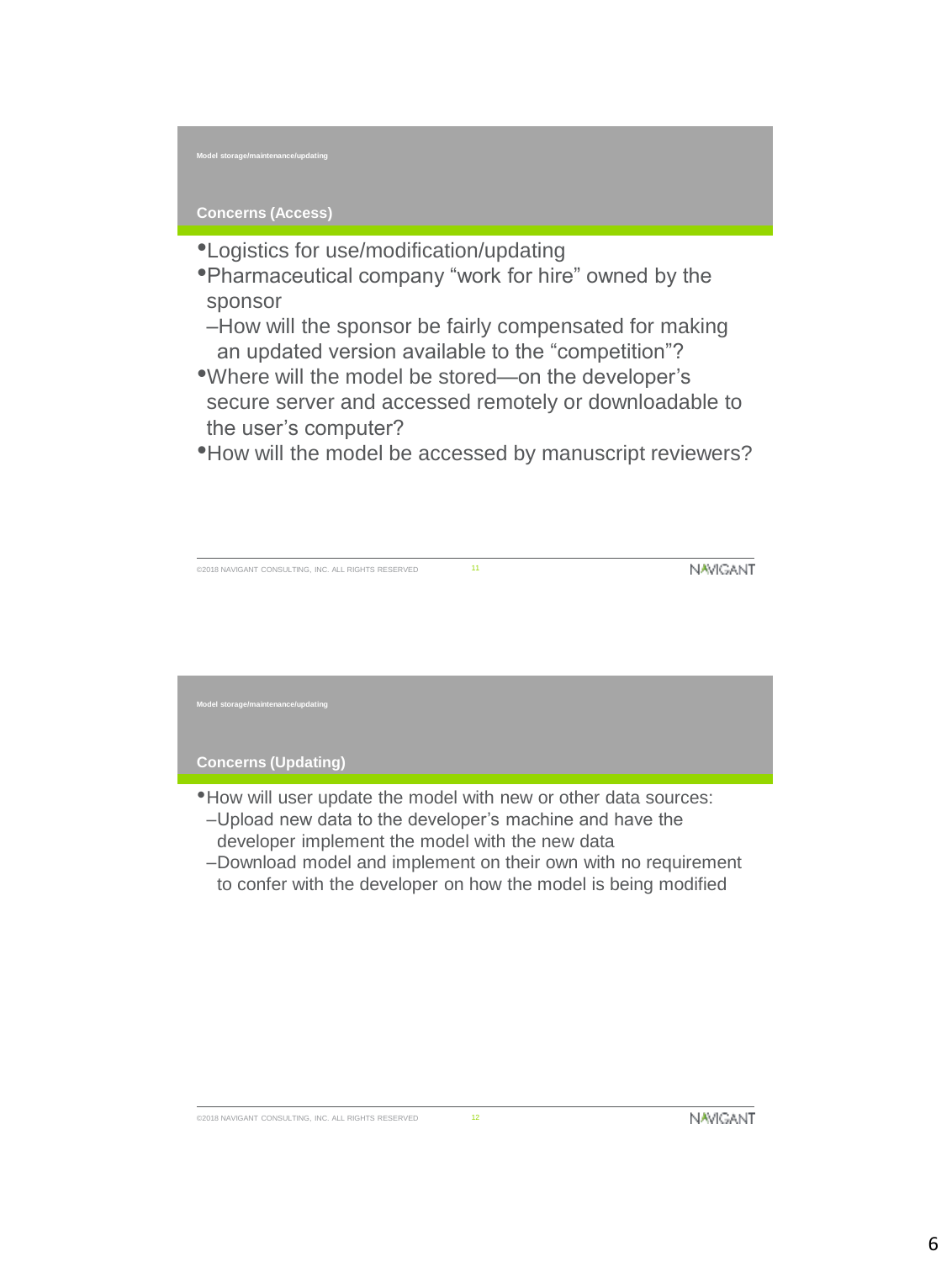

# **Concerns (Updating)** •Incentive for developer to maintain/keep current the model they have "posted"? **Model storage/maintenance/updating**

- •Control of model "versioning"?
- •If proprietary software, e.g., TreeAge, is used to develop the model, how will it be "opened" and modified without software license, which can be expensive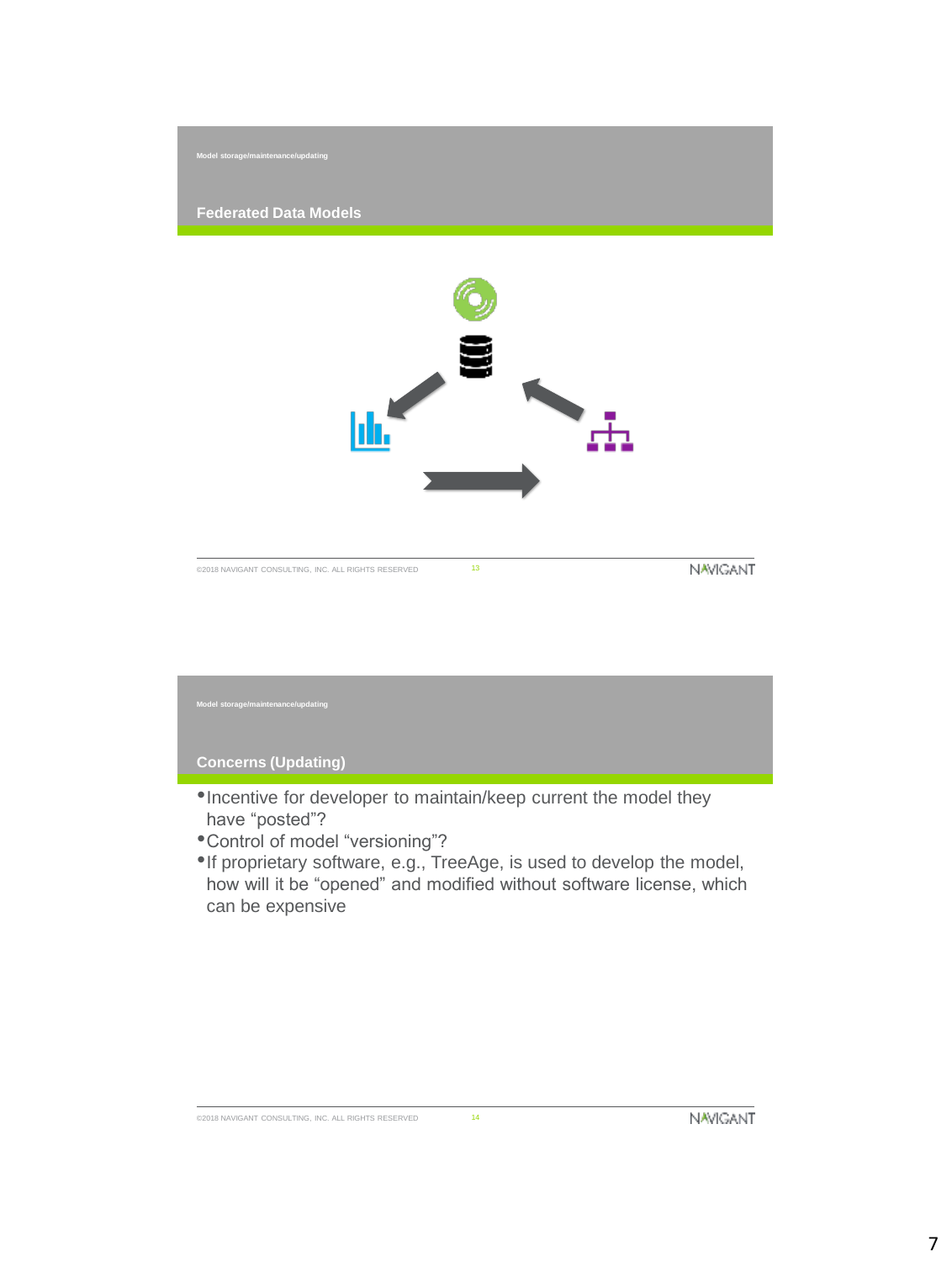### **Marketplace UI**



**NAVIGANT** 

# **Concerns** • Who will **adjudicate** these copyright and other use issues in a "model marketplace"? –Panel or individuals? • Panel composition (central body and/or independent expert committee) • Partially or fully automated • How will people be encouraged to **contribute** to the marketplace? Data sharing of any type prohibitive in the past due to lack of: – Human and computational resources –Bioinformatics expertise – Legal agreements that enable sharing •**Initiation of request** to use an existing model –Objectives, methods and terms sought by the user **Marketplace UI**

- –Who will evaluate this request?
- How will we make sure that neither side—the potential user nor the evaluator(s)—is biased towards the request?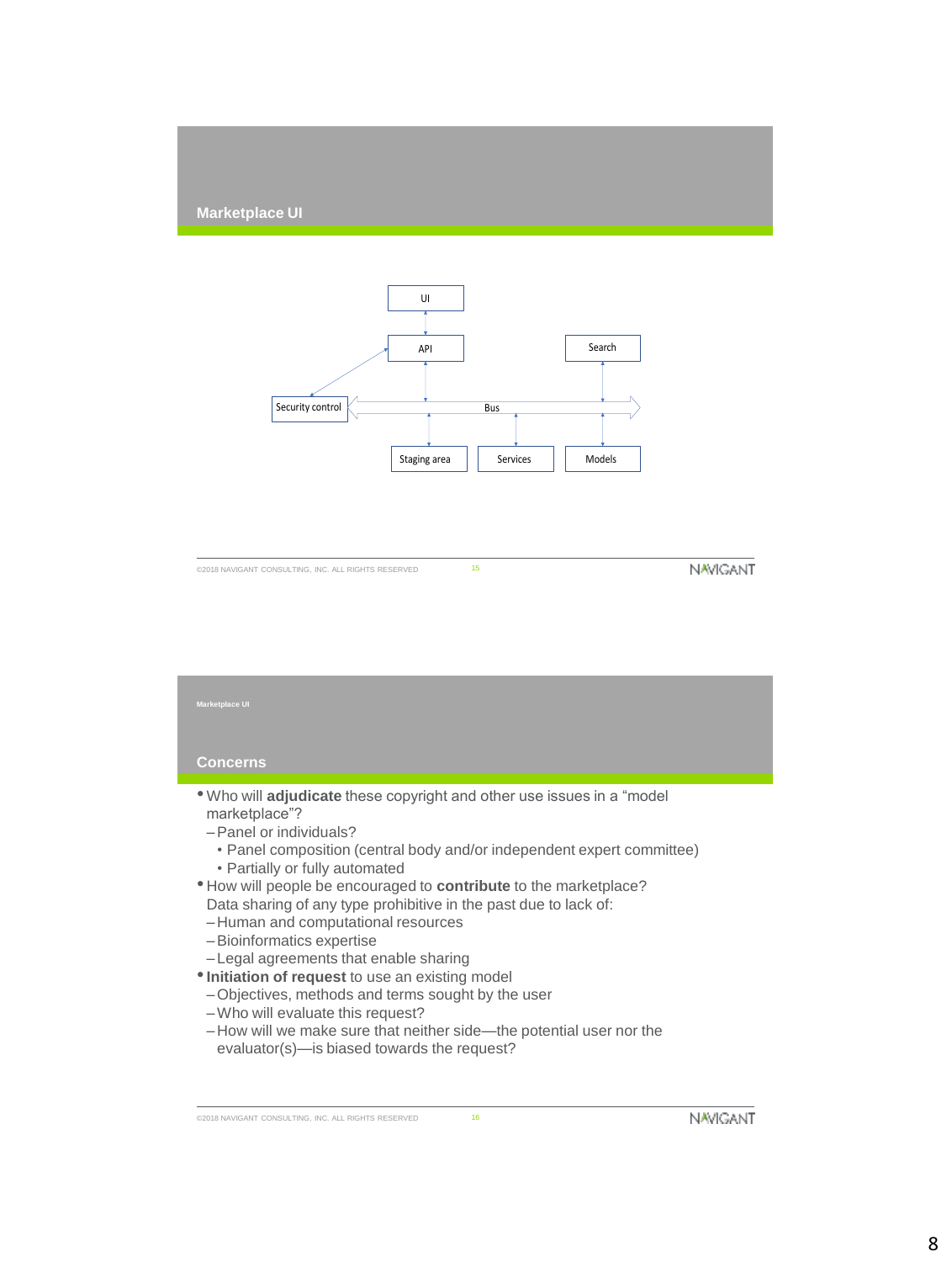

- •Who will lead this shift from proprietary to open models?
- •Who will fund this shift?
- •How will this be maintained in the long-term?
- •How can this be encouraged in a culture where secrecy, competition and one-ups-man-ship has been the norm from time immemorial?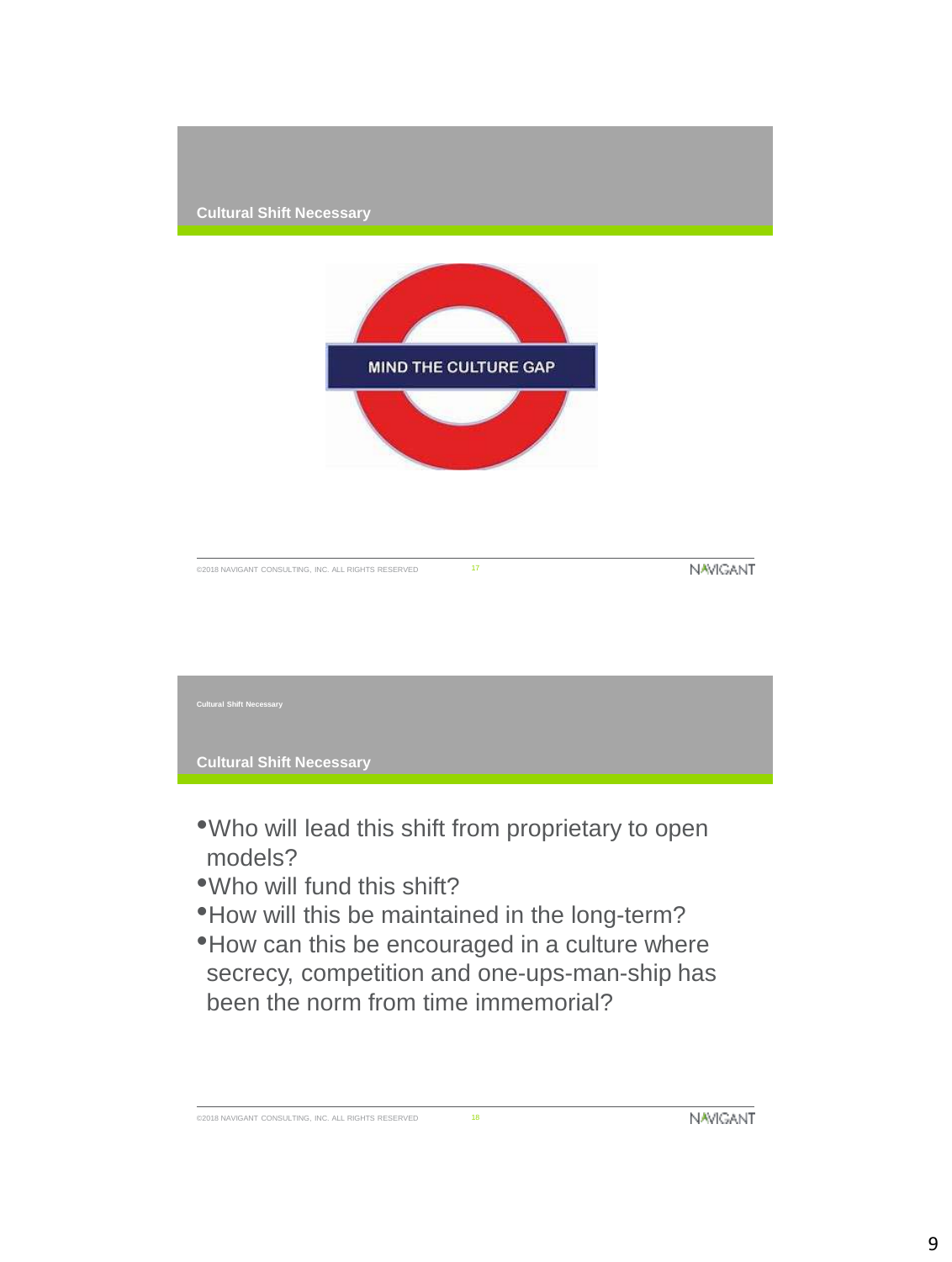

PRESS RELEASE<br>March 30, 2018  $f$   $\blacksquare$   $\blacksquare$ 

For Immediate Release<br>Contact: David Whitzp<br>Cel: 857-523-1219<br>Office: 617-528-4013 ext.7010<br>Unting Sprint (external graph)

Institute for Clinical and Economic Review Announces New Program to Make Available Draft Executable Economic Models **During Drug Assessment Review Process** 

©2018 NAVIGANT CONSULTING, INC. ALL RIGHTS RESERVED 19

NAVIGANT